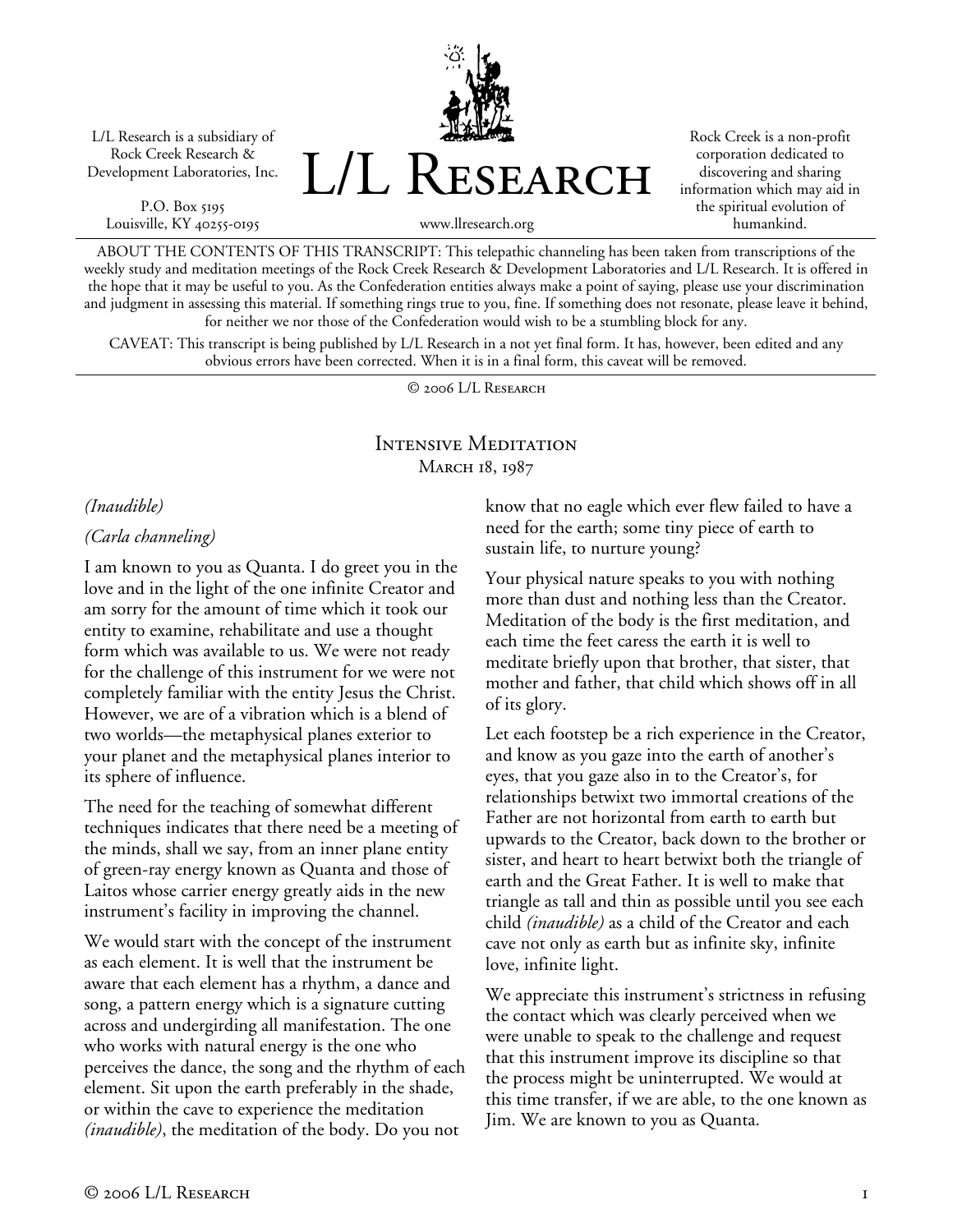# *(Jim channeling)*

I am Quanta, and greet you in the love and light of the one Creator. We thank this instrument for allowing our contact and for offering the challenge in the Christ Consciousness and service-to-others polarity, which we appreciate as well. We will take some time in adjusting our contact to this instrument for we are not as easily perceived by this instrument, but move with a lighter touch.

We would attempt at this time to utilize this instrument in its usual capacity of offering the vocal channel for the question and answer portion of your meeting. Thus we shall now ask if we might speak to any concern or query which those present may offer.

**Carla:** You are a combination of a social memory complex and a person from the inner planes, or a kind of person, a tribe?

I am known to you as Quanta. And we are what you would call a beginning complex of entities who have achieved the green ray vibration of compassion and understanding which allows our seeking to go forward as a unified conglomeration of mind, body and spirits and we have a contact and connection with this planetary sphere which is of a seed-like quality in that we now make it our home, though we are originally of another influence and have removed ourselves from that planetary influence of what you know as the third density in order to begin the new cycle of learning within this planetary influence and we serve as somewhat of the, shall we say, advance guard or servants that shall make this planet its home and we are thus newly—we search for the word—[confirmed] members of the Confederation of Planets which offers itself in service to the one Creator.

Does this speak to your query, my sister?

**Carla:** Well, to a certain extent. I'm trying to figure out what … So what you are is the … the small but growing … a fourth density memory complex … social memory complex of Earth, is what your saying, right?

I am Quanta, and this is correct, my sister.

**Carla:** The name is evocative of more that one giant step … One quanta is a quantum. Is there some purpose to naming yourself two jumps forward, which is what that kind of name connotes?

I am Quanta, and we have chosen a name which in your manner of speaking reflects the great leap in conscious awareness which those of our grouping have achieved together and thus many have taken the great leap of faith and moved their being to another level of perception which now offers its lessons that shall again inspire the stepping forward into the mystery of the one Creator.

### May we speak further, my sister?

**Carla:** Well, I'll shut up in a minute … I'm just trying to figure out who you are and why you're here. What relationship do you have to any contact that wishes to work with my student on the inner planes? I had some perception while I was channeling that that was part of what was said. Am I incorrect?

I am Quanta. We have a connection with any upon your inner planes who have moved in their evolutionary journey upon a path which has this planetary sphere as its source and thus these entities who are of your planetary influence have occasionally offered themselves as contacts for thirddensity incarnate entities upon your planet through intermediaries that may make the transition more easily accomplished. That is necessary for those of the inner planes, as you may call them, in order to contact incarnate entities of the third density who have perhaps more difficulty in perceiving some contacts of this nature due both to the inexperience of the contact and the inexperience of the instrument. Thus, as we have both become members of the Confederation of Planets in the Service to the One Creator and inhabitants of this planetary sphere, we are in a unique position which allows us to serve in the capacity of intermediaries which may hopefully aid both the contact and the new instrument in the service which is possible through the vocal channeling.

May we speak further, my sister?

**Carla:** No, I'll let you go now. I think I understand what you're here for now. I'm glad you're going to help W and … You sound really interesting and I know we will be glad to listen to your opinions too. Nice to meet you and be talking to you soon. Thanks. That's all from me.

I am Quanta, and we greatly appreciate the warmth of the reception and the care in the discerning of the nature of our being and purpose, for we do not wish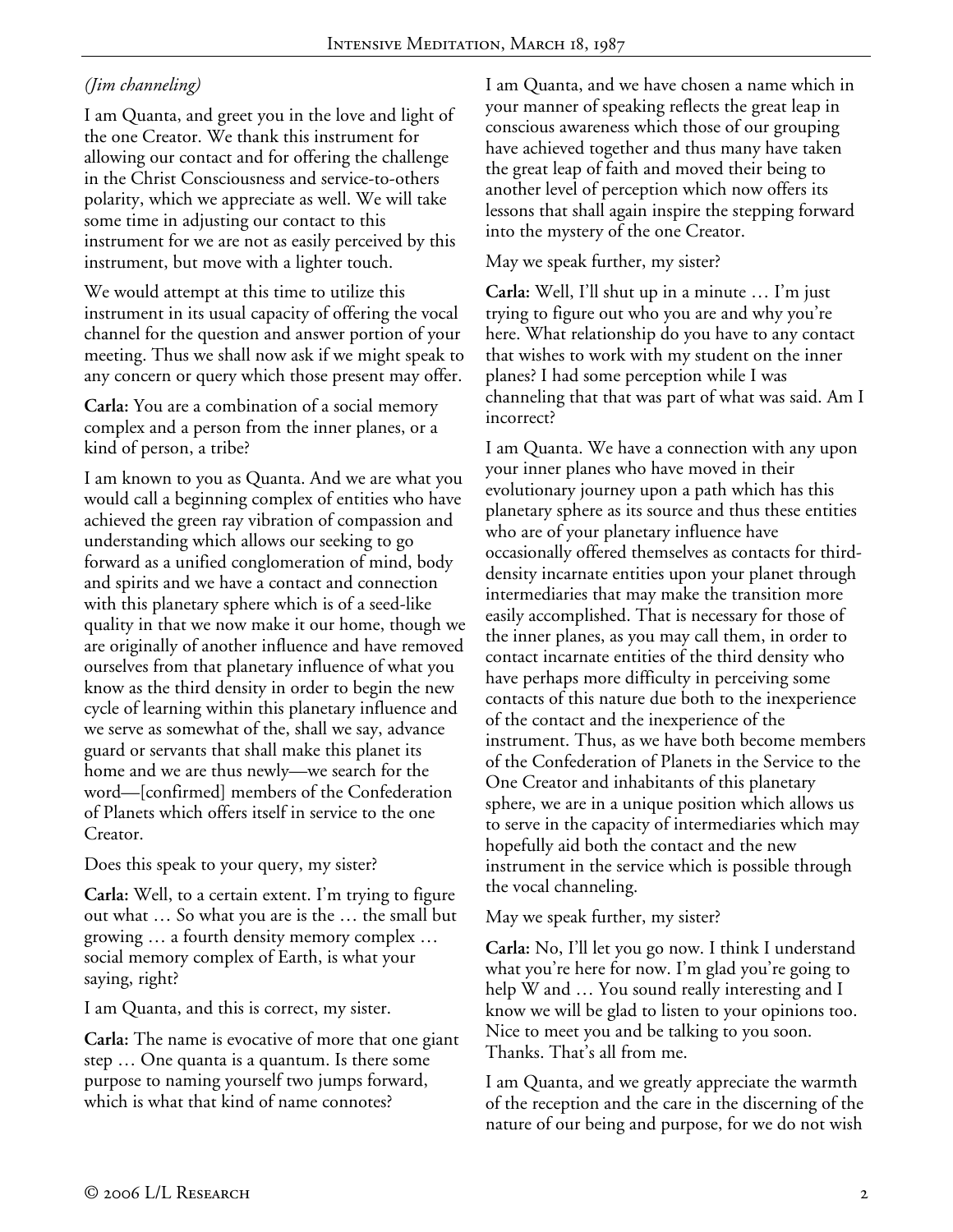to impose our being or purpose upon any who does not wish such. Is there a further query to which we may speak?

**Questioner:** I'm confused.

*(Group laughter.)*

**Carla:** Well, you're not the only one.

**Questioner:** I don't understand what's going on or why … Quanta, perhaps you can simplify things for me?

I am Quanta, and we have a difficulty with this instrument for it has its own difficulty in perceiving our contact and it is somewhat reluctant to continue.

**Carla:** Let … hold onto the contact …

We do not mean to suggest that this instrument will not speak. It merely needs a moment. You are most helpful. We are merely those who seek to aid new instruments in contacting those sources of information which lie beyond the conscious threshold when these sources have offered themselves in a manner which may be of service to others, yet which may be aided by the help of those such as ourselves in making that contact known to new instruments.

May we speak further, my sister?

**Questioner:** So you serve others as an intermediary *(inaudible)*.

I am Quanta, and this is correct, my sister. May we speak further?

### **Questioner:** *(Inaudible)*.

I am Quanta. May we ask if there might be a further query to which we may speak?

**Carla:** I would ask one more short one. You can merely confirm or tell me that I'm wrong. Is the reason that you cannot immediately answer the challenge of Jesus Christ that there is too much of Jesus who will come again to judge in my … in my concept of Jesus in my challenge and not enough of pure love? I've often thought that the Old Testament should perhaps be burned.

I am Quanta, and we found when faced with your challenge of our being and purpose that we needed to examine the nature of the challenge for there was contained within it the concept of the judgment of which you speak that somewhat distorted the pure

emanation of the love of service to others which this entity's incarnation was the pattern that was offered for example. We were able to, shall we say, dismiss the more questionable portion of the characteristic of judgment and move to the heart of the nature of the challenge and determine from it that our vibratory nature was indeed in harmony with the challenge offered.

May we speak further, my sister?

**Carla:** No, thanks.

I am Quanta. May we speak to a further query?

**Questioner:** Would you *(inaudible)* evolve from the third density of another planet?

I am Quanta. This is correct, my sister. Is there another query?

## **Questioner:** *(Inaudible)*.

I am Quanta. We seek to give this instrument that vibration of sound complex which you call name but find that to this instrument it is as foreign language which … which makes no sense to ear or tongue, thus we must apologize for the difficulty in the translation.

May we speak to another query, my sister?

**Questioner:** *(Inaudible)*. Did you just recently come to this planet in fourth density?

I am Quanta, and this is correct, my sister. We are quite new to this particular planetary influence and the ways of your peoples in the speaking and conceptualizing of thought and will be somewhat limited for a portion of your time and experience in our ability to speak in a manner which holds the greatest of sense for your manner of perceiving experience.

**Carla:** Tell me Quanta, did you come just to …

### *(Side one of tape ends.)*

**Carla:** *(Inaudible)*. Did you come just to help W or did you have some things that you wanted to say in general?

I am Quanta, and we have found that this instrument has the necessity of attending to the mechanical device and we therefore paused for a moment in order to allow this instrument to complete its task. We have joined your group in order to provide those services which may facilitate